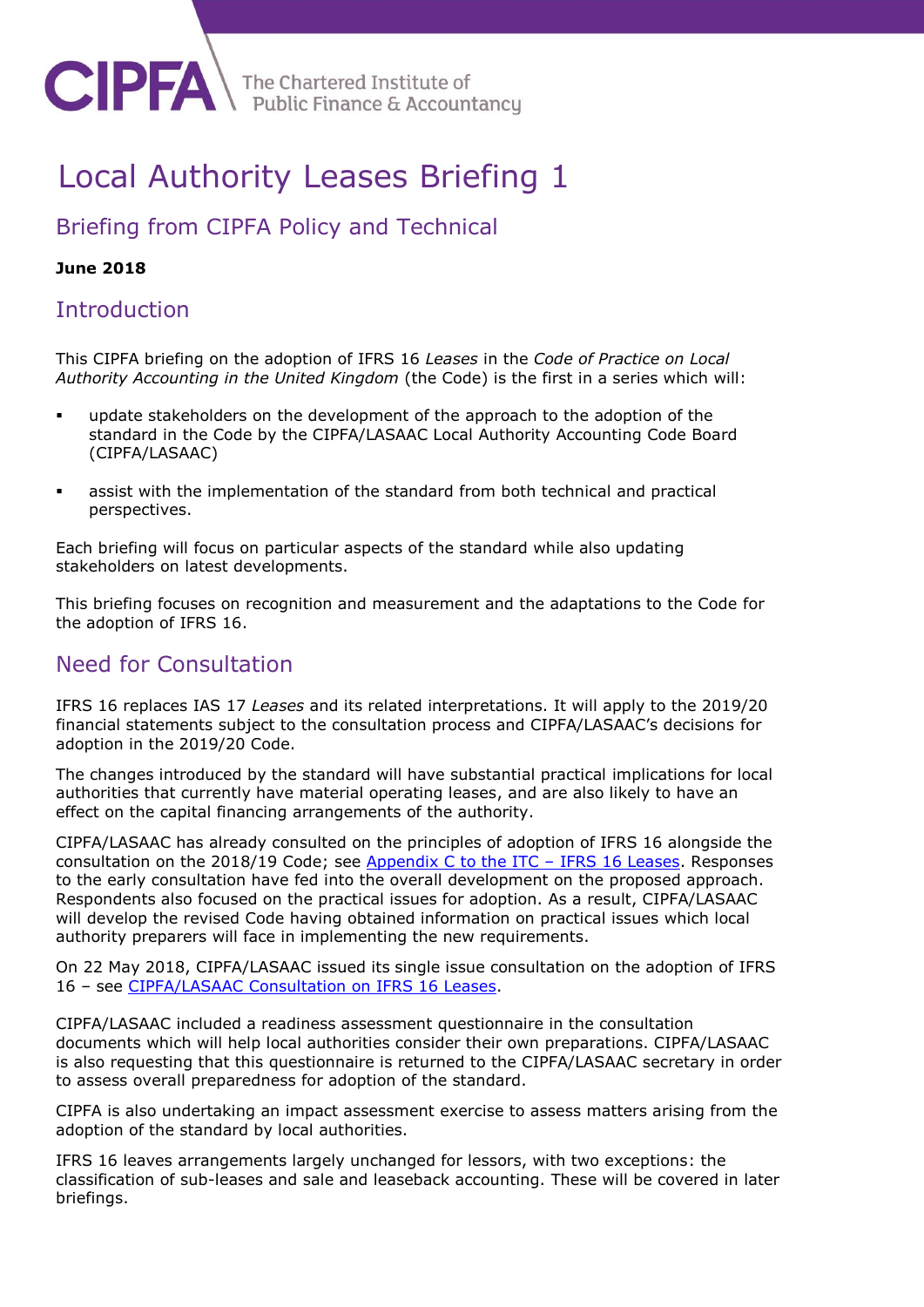## Recognition and Measurement – Lessees

The new leasing standard will lead to a substantial change in accounting practice for lessees for whom the current distinction between operating and finance leases will be removed. Instead it requires that a lessee recognises assets and liabilities for all leases with a term of more than 12 months unless the underlying asset is of low value. A lessee will recognise a right-of-use asset representing its right to use the underlying leased property, and a lease liability representing the lessee's obligation to make lease payments for the asset.

At the commencement date of the lease, a lessee is required to recognise a right-of-use asset and a lease liability.

#### **Initial recognition and measurement of the right-of-use asset**

At initial recognition the right-of–use asset is measured at cost (if the lease is made on commercial terms). The measurement of the right-of-use asset is initially directly related to the initial measurement of the lease liability with a number of potential adjustments. This is demonstrated in the diagram below.



#### **Diagram 1: Initial measurement of the right-of-use asset**

The initial measurement of the right-of-use asset is similar to the requirements for initial measurement of assets under IFRS, and so should not raise substantial issues for local authorities. This is with the exception of the requirement to restore the asset to the condition required by the terms and conditions of the lease.

#### **Initial recognition and measurement of the lease liability**

At the commencement date the lease liability is initially measured at the present value of the lease payments payable over the lease term. This is discounted at the rate implicit in the lease. If the rate implicit in the lease cannot be readily determined, the lessee is required to use its incremental borrowing rate. The components of the lease liability are summarised in the following diagram.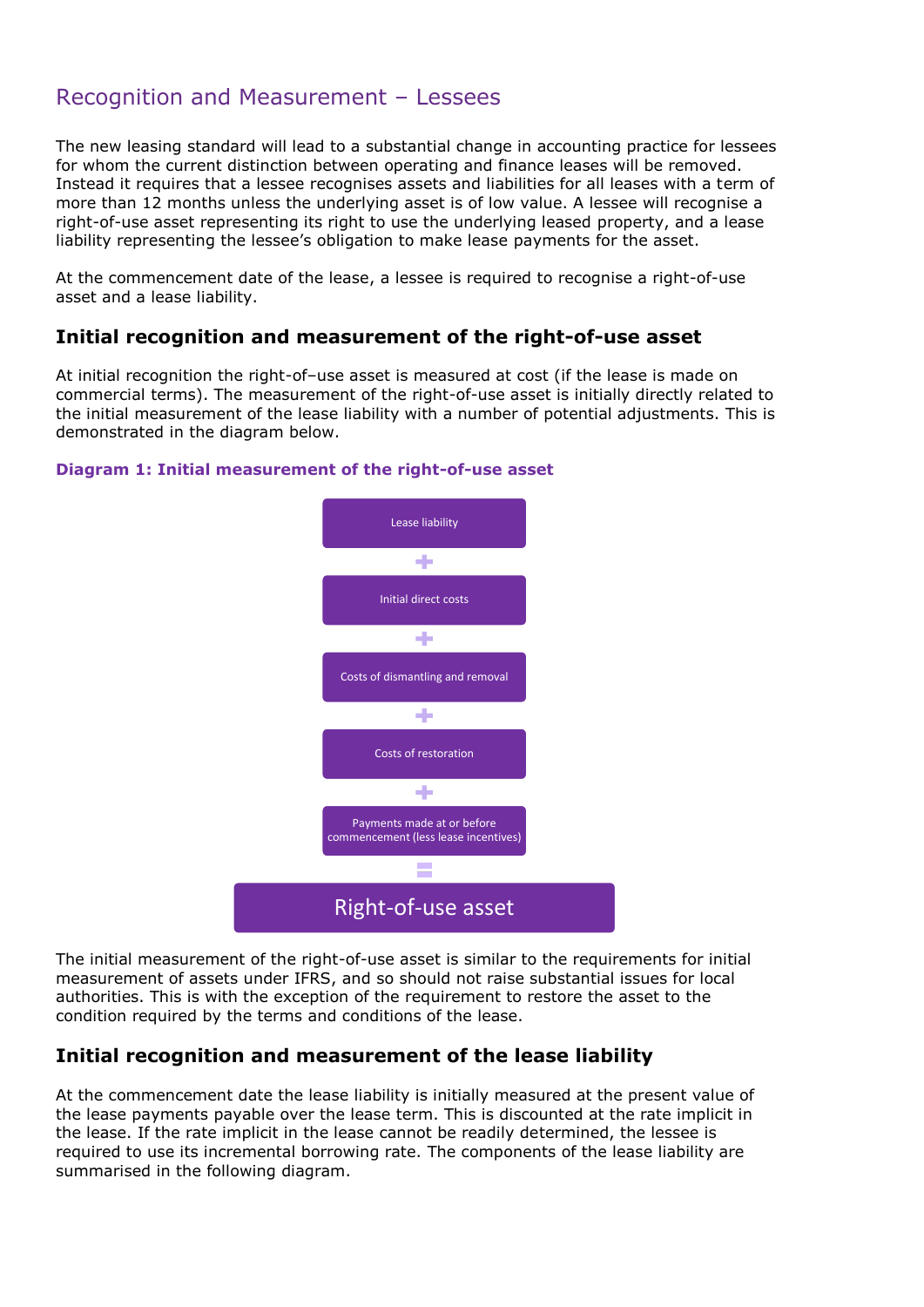#### **Diagram 2: Initial measurement of the lease liability**



#### **Subsequent measurement of the right-of-use asset**

Where an entity uses the revaluation model under IAS 16 *Property, Plant and Equipment*, IFRS 16 permits a choice in measurement approach for items of property, plant and equipment. The right-of-use asset can be measured under the cost model or the revaluation model under IAS 16. The Code's current approach for finance leases and the principle generally held in the Code is that subsequent measurement of assets for local authorities should be at current value, subject to cost/benefit considerations. The Exposure Draft includes the proposal to adapt the provisions of IFRS 16 and requires that the subsequent measurement of the right-of-use asset for property, plant and equipment follows the measurement requirements in Section 4.1 of the Code.

CIPFA/LASAAC is seeking interested parties' views on this proposed adaptation, particularly in relation to cost/benefit considerations. It is also proposing to limit the valuations that may be required by including either a materiality based approach to current value measurement (and is requesting information from local authorities on lease terms to facilitate this) or an approach based on information which is available without undue cost or effort.

HM Treasury's consultation [IFRS 16 Leases: Exposure Draft](https://www.gov.uk/government/consultations/ifrs-16-leases-exposure-draft-1801) is also considering adapting the approach to measurement of the right-of-use asset and is focusing on similar issues to the proposed approach by CIPFA/LASAAC. The Exposure Draft recognises the difficulties inherent in the revaluation of the right-of-use asset and that the cost model in IFRS 16 is more progressive than the depreciated historical cost measurement under IAS 16. It proposes that as a practical expedient the cost model is used as a proxy for all items of property, plant and equipment. The Exposure Draft also recognises that some discussions have highlighted concerns over the consistency of applying such a proxy, especially where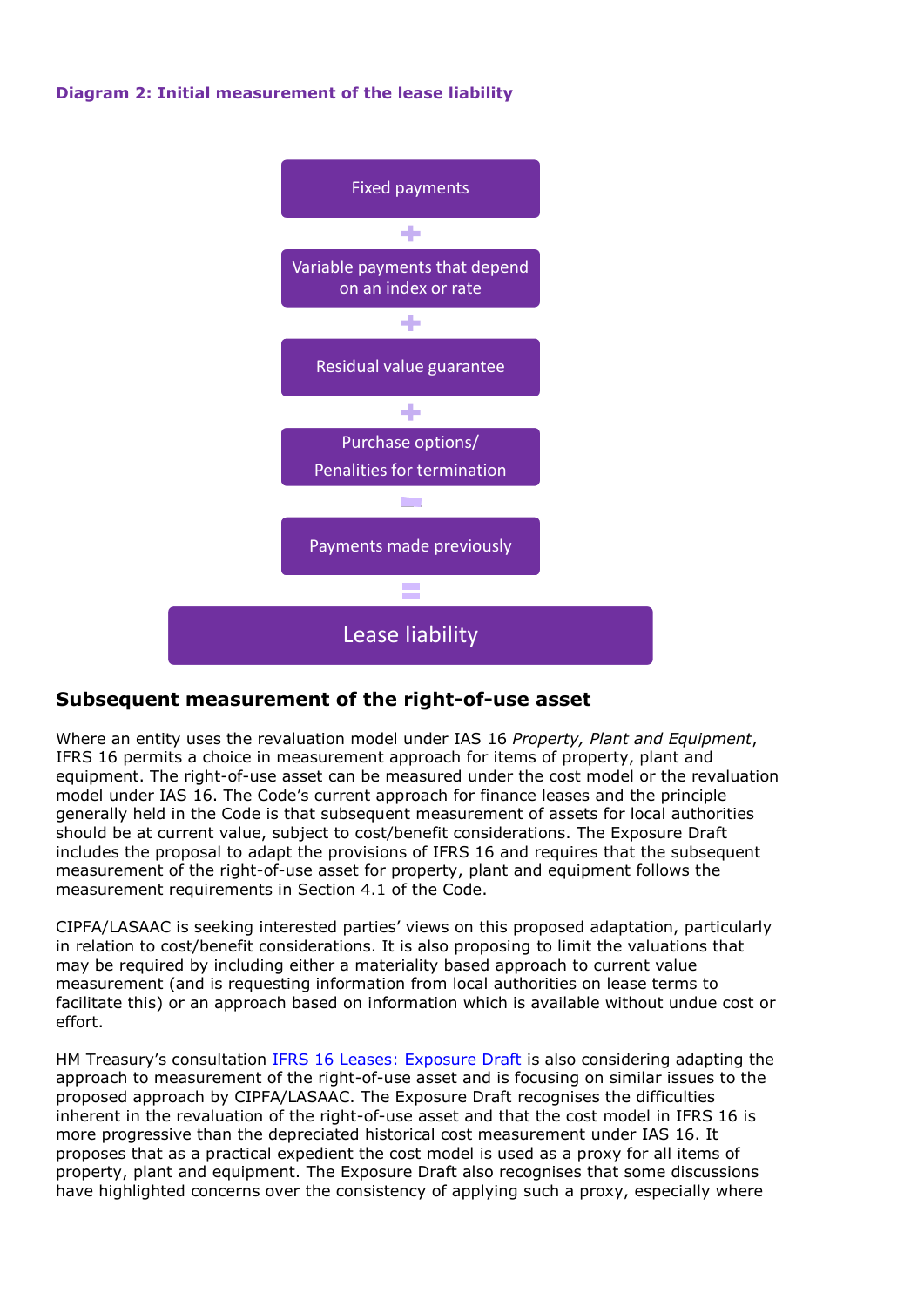assets may be held for their entire lease term and is seeking views on the approach to subsequent measurement.

CIPFA/LASAAC is also seeking views from interested parties on which of the two options below best is the best fit for local government circumstances and provides an appropriate cost/benefit balance for the users of local authority financial statements:

- **Option 1** Subsequent measurement at current value with practical expedients applying to lower value property, plant and equipment which allow the IFRS 16 cost model to be used as a proxy for current value for those lower value items (including an option related to undue cost or effort).
- **Option 2**  The approach proposed by HM Treasury ie that as a practical expedient the cost model is used as a proxy for all leased items of property, plant and equipment.

The consultation is seeking interested parties' views on the technical and practical merits of each option.

#### **Subsequent measurement of the lease liability**

After the commencement date, subsequent measurement of the lease liability requires that a lessee:

- increases the carrying amount to reflect interest on the lease liability
- reduces the carrying amount to reflect the lease payments made, and
- remeasures the carrying amount to reflect any reassessment or lease modifications, or to reflect revised in-substance fixed lease payments.

### Ongoing Adaptations

The ITC and Exposure Draft include proposals for three adaptations on an ongoing basis on adoption of IFRS 16. They are as follows:

- **1. Short-term leases exemptions on recognition** these are leases with a lease term of 12 months or less. IFRS 16 includes an accounting policy choice for entities not to apply the recognition, measurement and presentation requirements of the standard for leases which have a short term. CIPFA/LASAAC proposes mandating the exemption – it considers that most local authorities would choose this option.
- **2. Subsequent measurement of the right-of-use asset** IFRS 16 permits entities to measure the right-of-use asset (where the underlying asset is an item of property, plant and equipment) using either the cost model in IFRS 16 or the revaluation model (in IAS 16). To be consistent with the Code's principles for the measurement of property, plant and equipment, CIPFA/LASAAC proposes adapting the standard to only allow measurement at current value, but is consulting on options for relevant practical expedients – see above for a more detailed description of the proposed adaptation.
- **3. Concessionary leases (lessees)** CIPFA/LASAAC has decided to propose the same treatment for concessionary leases as that in the IPSASB consultation paper [Exposure Draft 64, Leases.](http://www.ifac.org/publications-resources/exposure-draft-64-leases) It therefore proposes that the right-of-use asset for concessionary leases should be measured at fair value by discounting the market based lease payments using the market rates. It also proposes recognising a subsidy in accordance with IPSAS 23 *Revenue from Non-exchange Transactions (Taxes and Transfers)* as income on the initial entry into